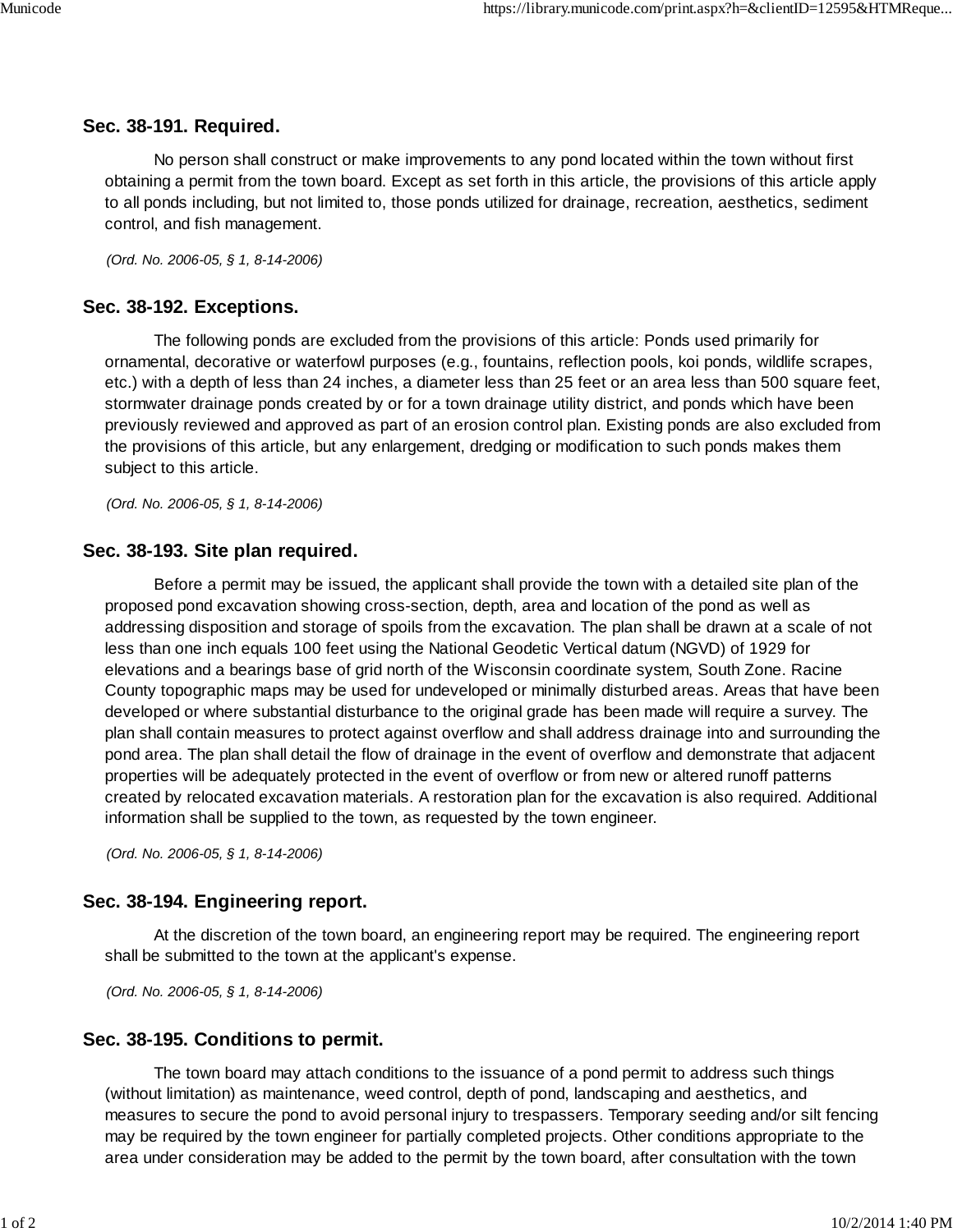engineer.

(Ord. No. 2006-05, § 1, 8-14-2006)

## **Sec. 38-196. Additional permits.**

Before proceeding with excavation, the applicant, in addition to obtaining a permit from the town, must secure all necessary permits from pertinent county, state and federal government agencies. It is the applicant's responsibility to verify that any potential environmental features such as wetlands, flood plain, navigable waterways, environmental corridors, etc, are identified and all necessary permits relating thereto are obtained.

(Ord. No. 2006-05, § 1, 8-14-2006)

### **Sec. 38-197. Permit fee.**

At the time the application is filed, the applicant shall pay fees as set forth in the schedule of fees on file in the town clerk's office and may be revised by town board resolution. In addition, the applicant shall reimburse the town for engineering, planning legal and administrative expenses incurred in processing, reviewing, revising, and approving the permit and site plan, where those expenses exceed the amount of the permit fee.

(Ord. No. 2006-05, § 1, 8-14-2006; Ord. No. 2008-01, § 21, 12-22-2008)

#### **Sec. 38-198. Variance/waiver.**

The town board may waive or grant a partial variance from any requirement or prohibition created by this article if the Board specifically determines that the permittee's special circumstances make such a waiver or variance appropriate.

(Ord. No. 2006-05, § 1, 8-14-2006)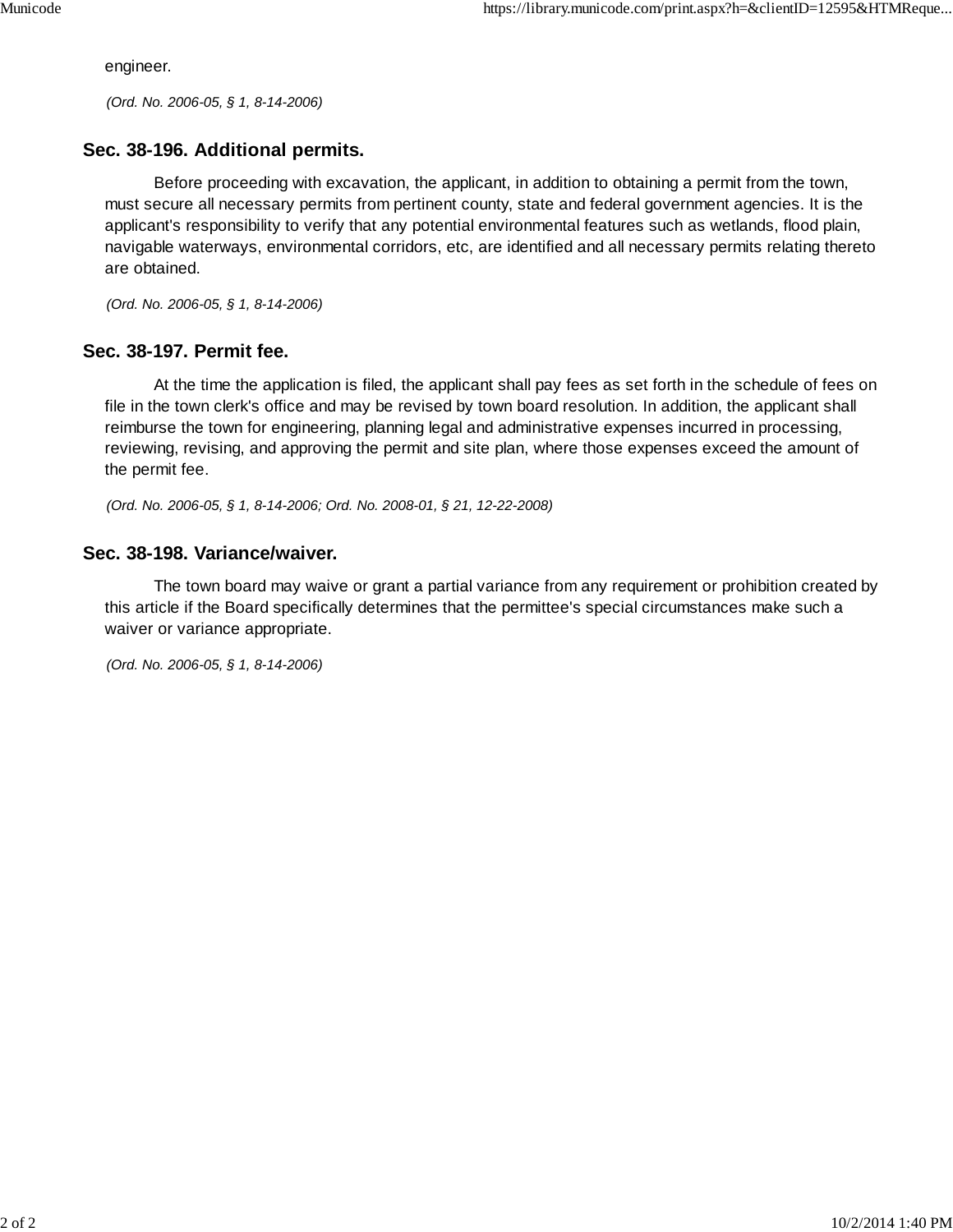# **Sec. 38-221. Technical requirements.**

Side slopes of ponds shall not exceed a 4:1 ratio. The boundaries of the pond, as shown on the approved site plan, shall be set back a minimum of 50 feet from all property lines. The town engineer may require safety ledges, where appropriate, in accordance with the specifications set forth below. All ponds shall have a minimum depth of five feet. In addition, ponds shall be constructed in conformance with the standards of the Soil Conservation Service Technical Guide and, where applicable, the Wet Detention Basin of the Wisconsin Department of Natural Resources Conservation Practice Standard, copies of which are available through the town engineer, as well as other applicable provisions of Wis. Admin. Code NR 151 (Runoff Management) and NR 333 (Dam Design and Construction). The town engineer may require the applicant to submit an engineering analysis certifying the structural adequacy of the proposed pond.

(Ord. No. 2006-05, § 1, 8-14-2006)

## **Sec. 38-222. Excavated material.**

All excavated material shall remain on-site and shall be integrated into the restoration of the pond area.

(Ord. No. 2006-05, § 1, 8-14-2006)

## **Sec. 38-223. Rezoning.**

If the excavated material from the project site is sold, given away, or is otherwise removed from the site in a manner in which the principal use appears to be soil removal, and pond construction appears to be a secondary result, the parcel shall be rezoned to M-4 quarrying district and a mineral extraction conditional use permit shall be obtained prior to any excavation or grading on the parcel.

(Ord. No. 2006-05, § 1, 8-14-2006)

# **Sec. 38-224. Penalty.**

- (1) Forfeiture. Any person who violates any provision of this chapter or who shall construct or make improvements to any pond located within the Town of Yorkville without first obtaining a permit as required herein shall, upon conviction thereof, forfeit not less than \$50.00 nor more than \$500.00 together with the cost of prosecution. Further, each such day of continued violation of the provisions of this chapter shall be considered a separate offense.
- (2) Injunction. In case any premises are used in violation of this chapter, an action in the name of the town may be instituted to enjoin such violation or intended violation, and this remedy shall be in addition to other remedies set forth in this section.
- (3) Abatement.
	- (a) Notice to owner. In the event that any person shall construct or make improvements to any pond located within the Town of Yorkville without first obtaining a permit as required herein or who shall construct or make improvements to any pond located within the Town of Yorkville contrary to this chapter, the town may serve notice on the person causing, permitting or maintaining such a violation and upon the owner or the occupant of the premises on which such a violation is caused, permitted or maintained and to post a copy of said notice on the premises. Such notice shall direct that the person causing, permitting or maintaining such a violation or the owner or the occupant of the premises to abate or remove each such violation or to obtain the necessary permits required hereby within seven days from the date of posting and shall state that unless such action is taken, that the town will cause the same to be